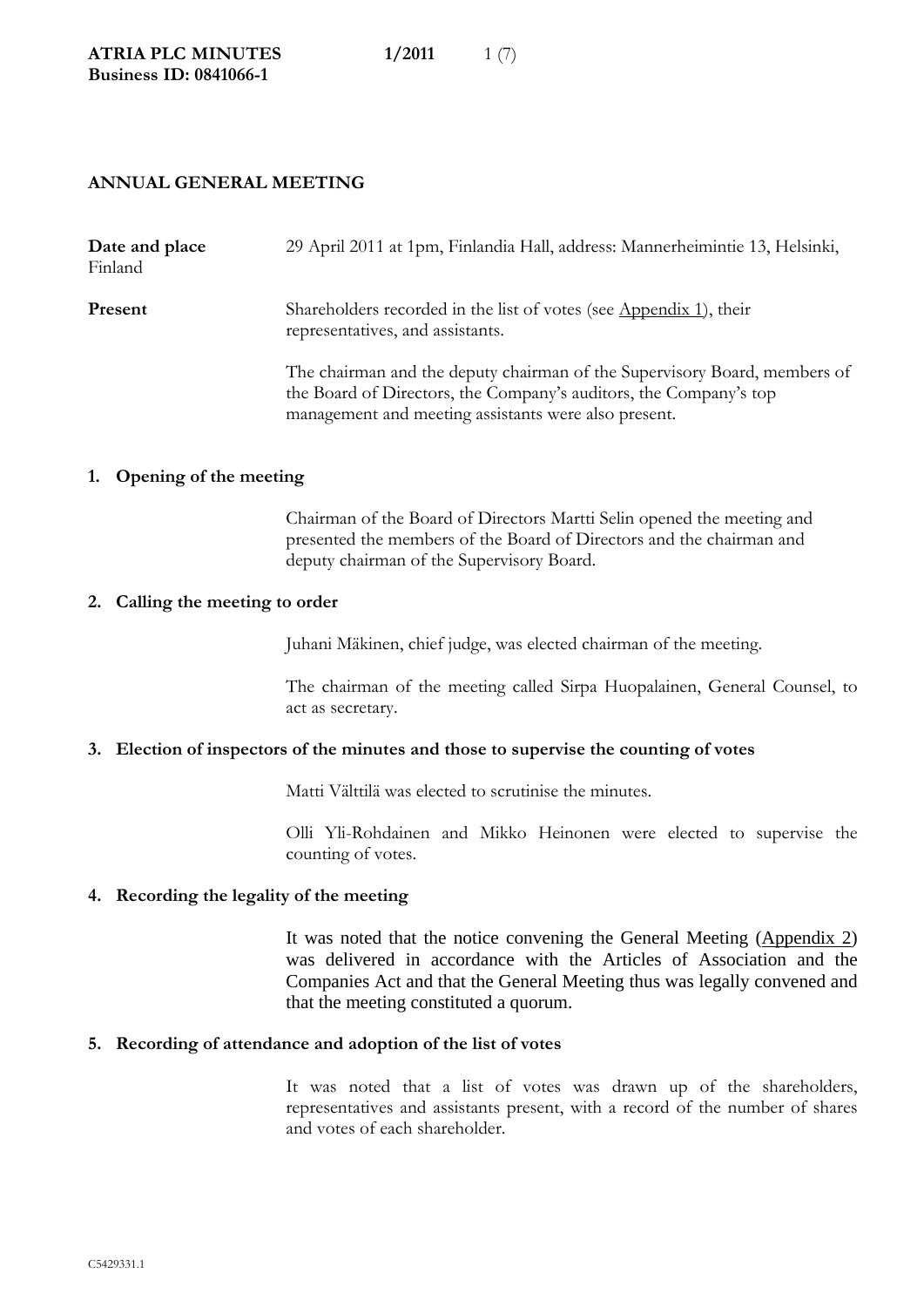The chairman adopted the list of votes as specified in Appendix 1.

The chairman explained the voting instructions provided in advance by shareholders with nominee-registered shares. It was noted that summary lists of the voting instructions from shareholders with nominee-registered shares were attached as Appendix 3 to the minutes.

# **6. Presentation of the financial statements, annual report, audit report and statement of the Supervisory Board for the 2010 financial year**

The company's financial statements for 2010 were presented, comprising the income statement, balance sheet, and funds statement and notes thereto, as well as the consolidated financial statements, the report by the Board of Directors, the audit report and the Supervisory Board's statement on the financial statements and on the audit report (Appendix 4).

President and CEO Juha Gröhn presented the review of operations and described the company's development in 2010 and future prospects.

#### **7. Adoption of the financial statements**

It was resolved that the company's financial statements and the consolidated financial statements for the financial year 1 January–31 December 2010 be adopted.

#### **8. Resolution on distribution of balance-sheet profit and payment of dividends**

The proposal of the Board of Directors concerning distribution of profits as indicated in the approved balance sheet was noted.

It was resolved, in accordance with the Board's proposal, that a dividend of EUR 0.25 be paid for each share for the financial year that ended on 31 December 2010. It was resolved that any remaining portion of the profits be left in the profits account. It was resolved that dividends be paid to shareholders who are recorded in the company's shareholder register kept by Euroclear Finland Oy on 4 May 2011, and that the payment date of the dividends be 11 May 2011.

## **9. Resolution on the discharge of the members of the Supervisory Board, the Board of Directors and the president and CEO from liability**

Shareholders Jaakkola (voting ticket 155) and Kekäläinen (voting ticket 23) proposed, without requesting a vote, that discharge from liability should not be granted to the company's Supervisory Board.

It was resolved that the members of the Supervisory Board and the Board of Directors and the president and CEO be discharged from liability for the 1 January–31 December 2010 financial year.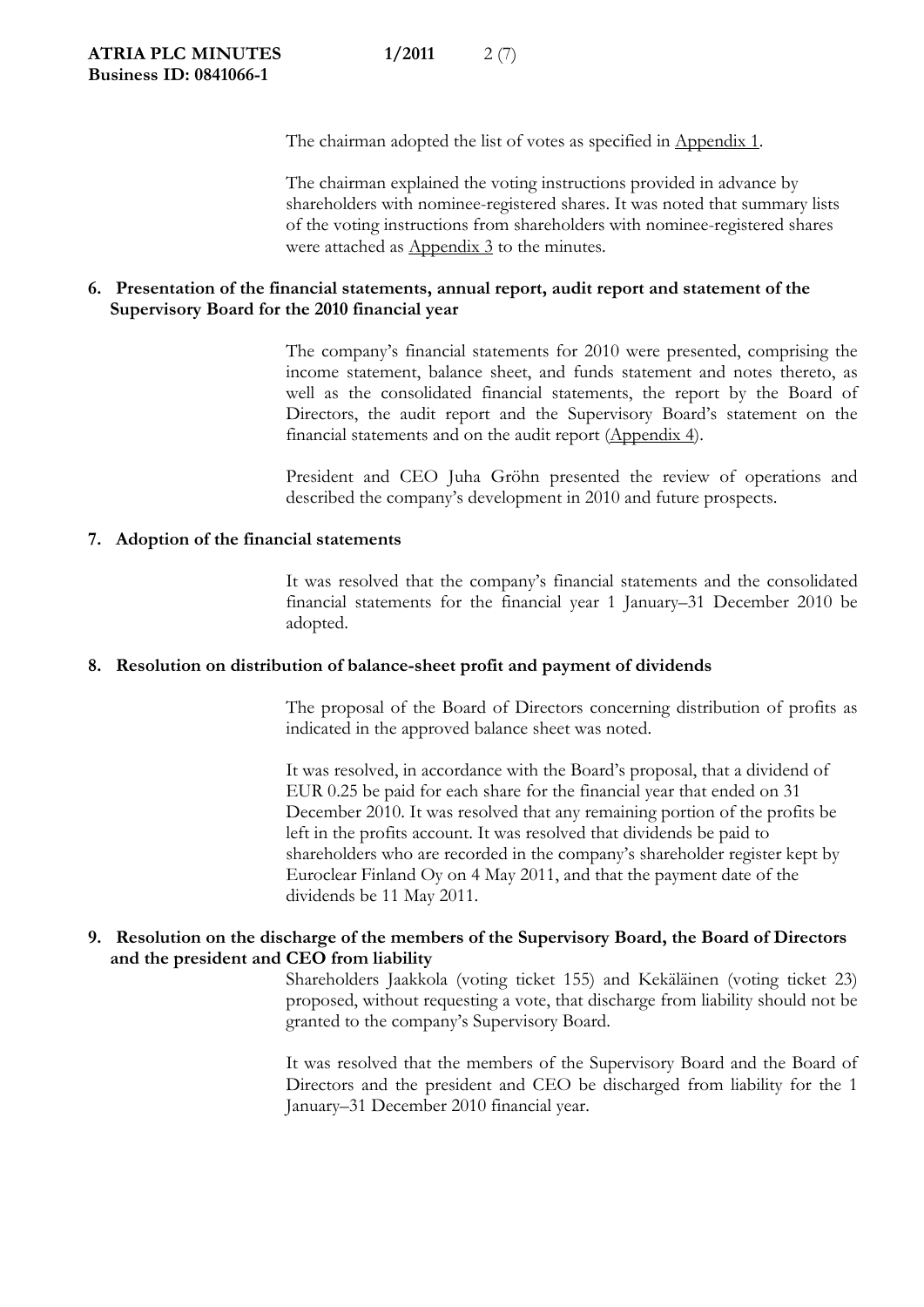**Business ID: 0841066-1** 

## **10. Proposal by a shareholder for the abolition of the Supervisory Board**

It was noted that Osakesäästäjien Keskusliitto Ry, a shareholder of the Company, has proposed that the Supervisory Board be abolished from the General Meeting deciding on the matter onwards, and that the Articles of Association be amended correspondingly. Shareholder Jaakko Ravald, on behalf of himself and as a representative of Osakesäästäjien Keskusliitto Ry (voting tickets 37 and 265), renewed the request and asked for further information on the measures taken after the Annual General Meeting in 2010, without requesting a vote.

It was recorded that Reijo Flink opposed the proposal on behalf of shareholders Itikka Co-operative (voting ticket 247) and Lihakunta (voting ticket 248), which he represented. It was noted that, due to the opposition, the proposal could not receive a qualified majority under any circumstances.

It was noted that the shareholder's proposal for decision was not approved.

It was recorded that shareholders Heikkinen (voting ticket 9), Kekäläinen (voting ticket 23), Jaakkola (voting ticket 155) and Ravald, on behalf of himself and as a representative of Osakesäästäjien Keskusliitto Ry (voting tickets 37 and 265), requested that it be recorded in the minutes that they supported the rejected proposal and the request to continue preparing for reform in the company's governance structure.

#### **11. Resolution on the remuneration of the members of the Supervisory Board**

The proposal by certain shareholders for the remuneration of the members of the Supervisory Board was noted. Shareholder Jaakkola (voting ticket 155) proposed, without requesting a vote, that the monthly fees be reduced by 10 per cent.

It was resolved that the remuneration of the members of the Supervisory Board and compensation for meeting expenses be as follows: compensation for meetings EUR 250 per meeting, compensation for loss of working time for meeting and proceeding days EUR 250, the fee payable to the chairman of the Supervisory Board EUR 3,000 per month, and the fee payable to the Deputy Chairman EUR 1,500 per month, with all travel expense compensation in accordance with the state's travel regulations (train transport, first class).

#### **12. Resolution on the number of members of the Supervisory Board**

The proposal by certain shareholders for the number of members of the Company's Supervisory Board was noted.

It was noted that in accordance with the voting instructions provided in advance by shareholders with nominee-registered shares attached as Appendix  $\frac{3}{2}$  to this item, the item was opposed by one shareholder representing 2,145 Series A shares and 2,145 votes.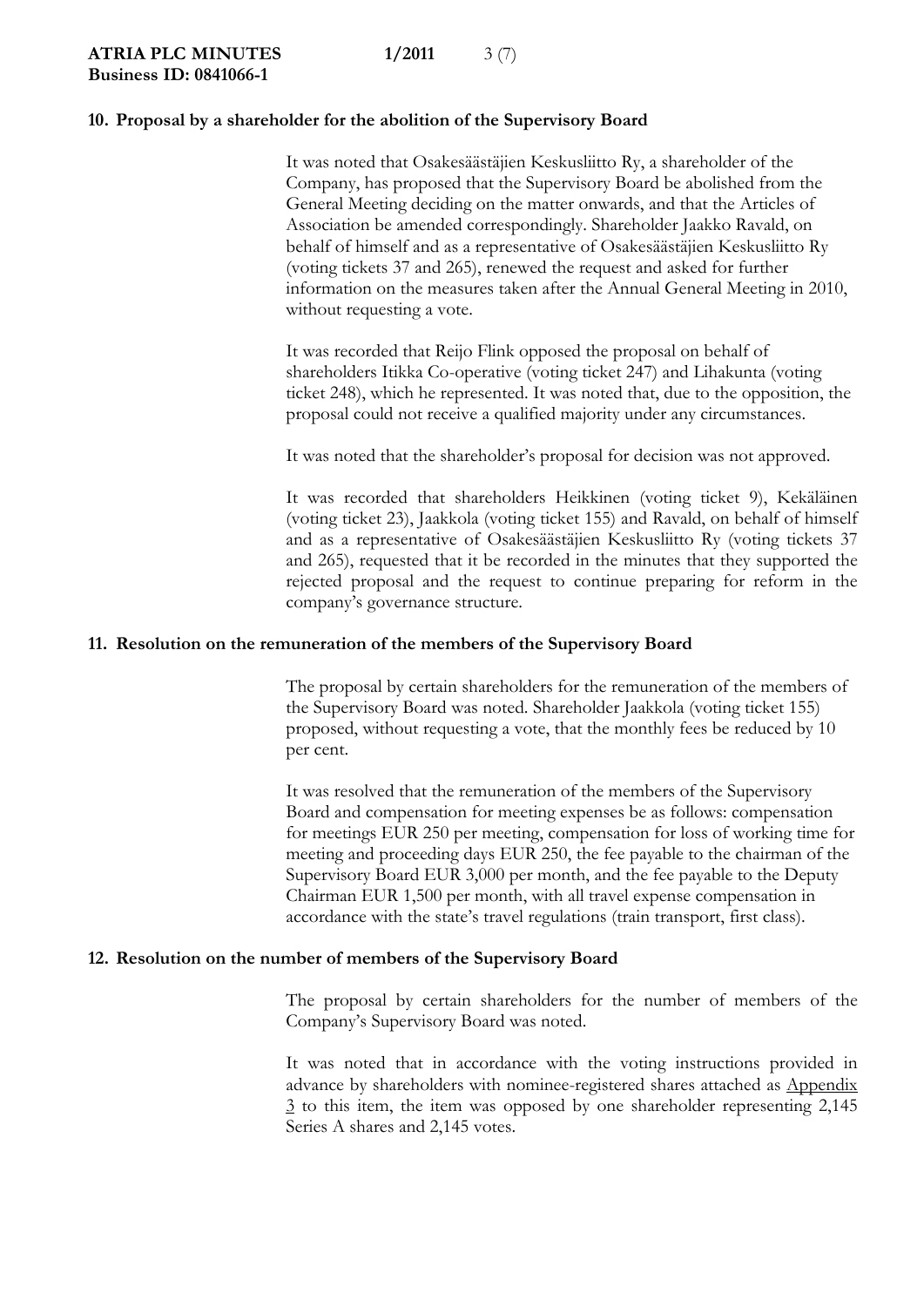It was resolved that the number of members of the Supervisory Board be 19.

# **13. Election of the members of the Supervisory Board replacing those due to resign**

The proposal by certain shareholders concerning the composition of the Company's Supervisory Board was noted.

It was noted that in accordance with the voting instructions provided in advance by shareholders with nominee-registered shares attached as Appendix 3 to this item, the item was opposed by 36 shareholders representing a total of 326,242 Series A shares and 326,242 votes.

New members were elected to said board such that the Supervisory Board following the elections has the following membership:

| Member              | Term ends |
|---------------------|-----------|
| Juha-Matti Alaranta | 2012      |
| Juho Anttikoski     | 2013      |
| Mika Asunmaa        | 2013      |
| Lassi-Antti Haarala | 2012      |
| Juhani Herrala      | 2013      |
| Henrik Holm         | 2012      |
| Veli Hyttinen       | 2014      |
| Pasi Ingalsuo       | 2014      |
| Juha Kiviniemi      | 2014      |
| Teuvo Mutanen       | 2014      |
| Mika Niku           | 2012      |
| Seppo Paavola       | 2012      |
| Heikki Panula       | 2013      |
| Pekka Parikka       | 2014      |
| Juha Partanen       | 2013      |
| Ari Pirkola         | 2013      |
| Juho Tervonen       | 2012      |
| Tomi Toivanen       | 2012      |
| Timo Tuhkasaari     | 2014      |
|                     |           |

### **14. Resolution on the number of auditors**

The proposal of the Board of Directors concerning the number of auditors was noted.

It was resolved to elect one regular auditor.

#### **15. Election of auditors**

The proposal of the Board of Directors as auditor was noted.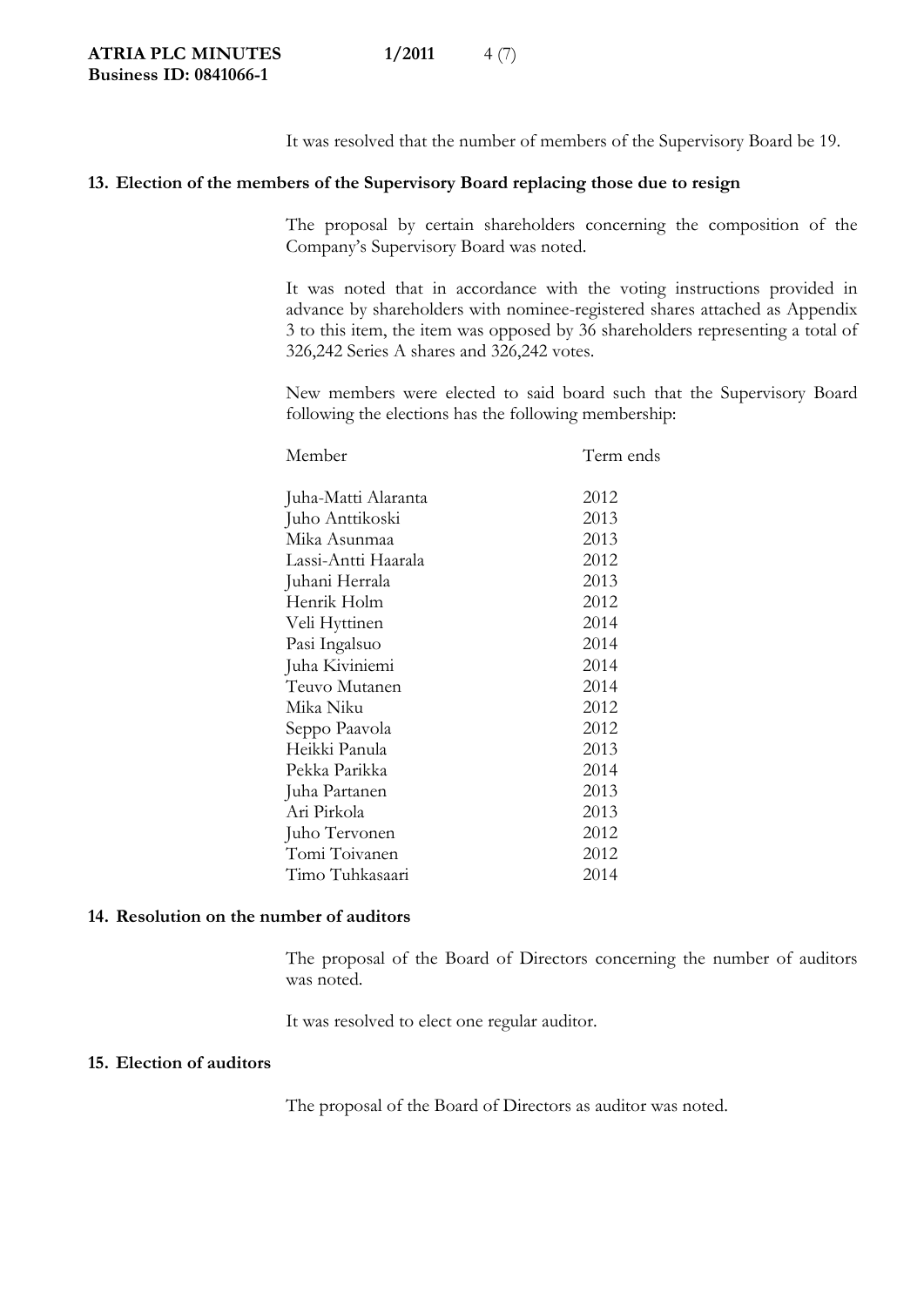It was resolved, in accordance with said proposal, to elect chartered public accountancy firm PricewaterhouseCoopers Oy as auditors to serve the closing of the next AGM. It was noted that the auditing firm has reported that the auditor with principal responsibility shall be Juha Wahlroos.

### **16. Authorising the Board of Directors to decide on the purchase of treasury shares**

The proposal by the Board of Directors for authorisation of the Board of Directors to decide on the acquisition of the company's own shares was noted.

It was resolved, in accordance with the proposal of the Board of Directors, to authorise the Board of Directors to decide on the acquisition of a maximum of 2,800,000 of the company's A shares in one or more lots with funds belonging to the company's unrestricted equity, subject to the provisions of the Finnish Companies Act on the maximum number of own shares held by a company. The Company's own Series A shares may be acquired for use as consideration in any acquisitions or other arrangements relating to the Company's business, to finance investments, as part of the Company's incentive scheme, to develop the Company's capital structure, to be otherwise further transferred, to be retained by the Company or to be cancelled.

The shares shall be acquired in a proportion other than that of the shareholders' current shareholdings in the Company in public trading arranged by NASDAQ OMX Helsinki Ltd at the trading market price at the moment of acquisition. The shares shall be acquired and paid for in accordance with the rules of NASDAQ OMX Helsinki Ltd and Euroclear Finland Oy. The Board of Directors was authorised to decide on the acquisition of the company's own shares in all other respects.

The authorisation shall supersede the authorisation granted by the Annual General Meeting on 29 April 2010 to the Board of Directors to decide on the acquisition of the company's own shares and be valid until the closing of the next Annual General Meeting or until 30 June 2012, whichever is first.

## **17. Authorising the Board of Directors to decide on the issuance of shares and the issuance of special rights**

The proposal of the Board of Directors to authorise the Board of Directors to decide on a share issue and/or the issuance of special rights was noted.

It was noted that in accordance with the voting instructions provided in advance by shareholders with nominee-registered shares, the item was opposed by 34 shareholders representing a total of 293,680 Series A shares and 293,680 votes.

It was resolved, in accordance with this proposal, to authorise the Board of Directors to decide, on one or several occasions, on an issue of, at maximum, 12,800,000 new A shares or on A shares that may be held by the company through a share issue and/or by granting option rights or other special rights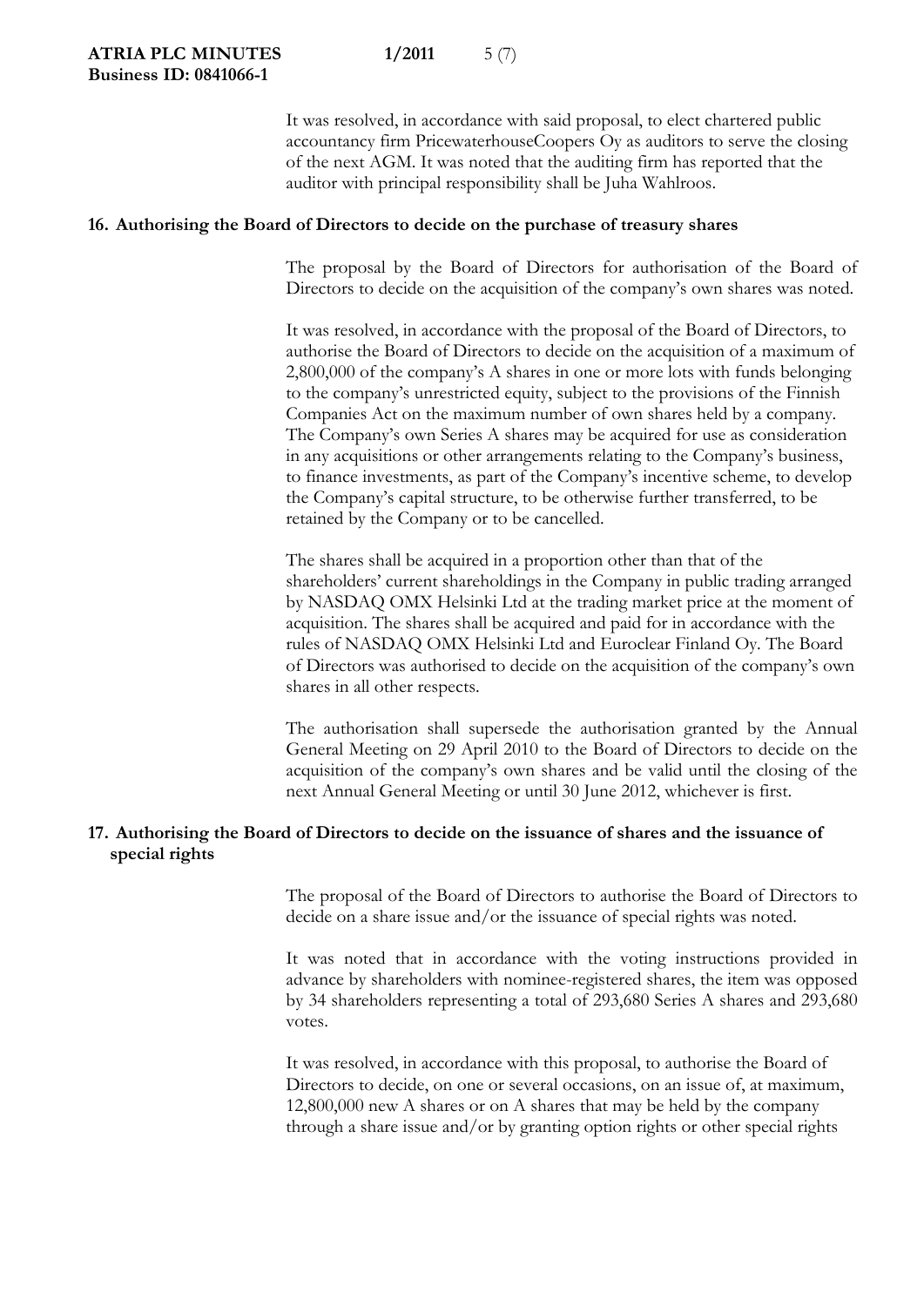entitling holders to shares as referred to in Chapter 10, Section 1 of the Companies Act. The authorisation may be exercised for the financing or execution of any acquisitions or other arrangements or investments related to the company's business, for the implementation of the company's incentive programme or for other purposes subject to the Board's decision.

The Board is also authorised to decide on all terms and conditions of the share issue and of the granting of special rights as referred to in Chapter 10, Section 1 of the Companies Act. The authorisation thus includes the right to also issue shares in deviation from the proportion of the shares held by the shareholders under the conditions provided by law, the right to issue shares against or without payment and the right to decide on a share issue to the company itself without payment – subject to the provisions of the Companies Act regarding the maximum number of treasury shares to be held by a company.

The authorisation shall supersede the share issue authorisation granted by the Annual General Meeting on 29 April 2010 to the Board of Directors, and be valid until the closing of the next Annual General Meeting or until 30 June 2012, whichever is first.

## **18. Closing of the meeting**

It was recorded that all resolutions of the meeting were made without a vote; the parties mentioned in Appendix 3 opposed certain items as noted there without requesting a vote in accordance with Appendix 3.

It was noted that the minutes of the General Meeting shall, in accordance with the Companies Act, be on view for shareholders no later than two weeks after the General Meeting at the Company's head office in Nurmo, Finland, at the address Lapuantie 594, or on the Company's website.

As the items on the agenda had been attended to, the chairman declared the meeting closed.

In fidem

Sirpa Huopalainen Secretary

l

l

Reviewed

Juhani Mäkinen Matti Välttilä Chairman